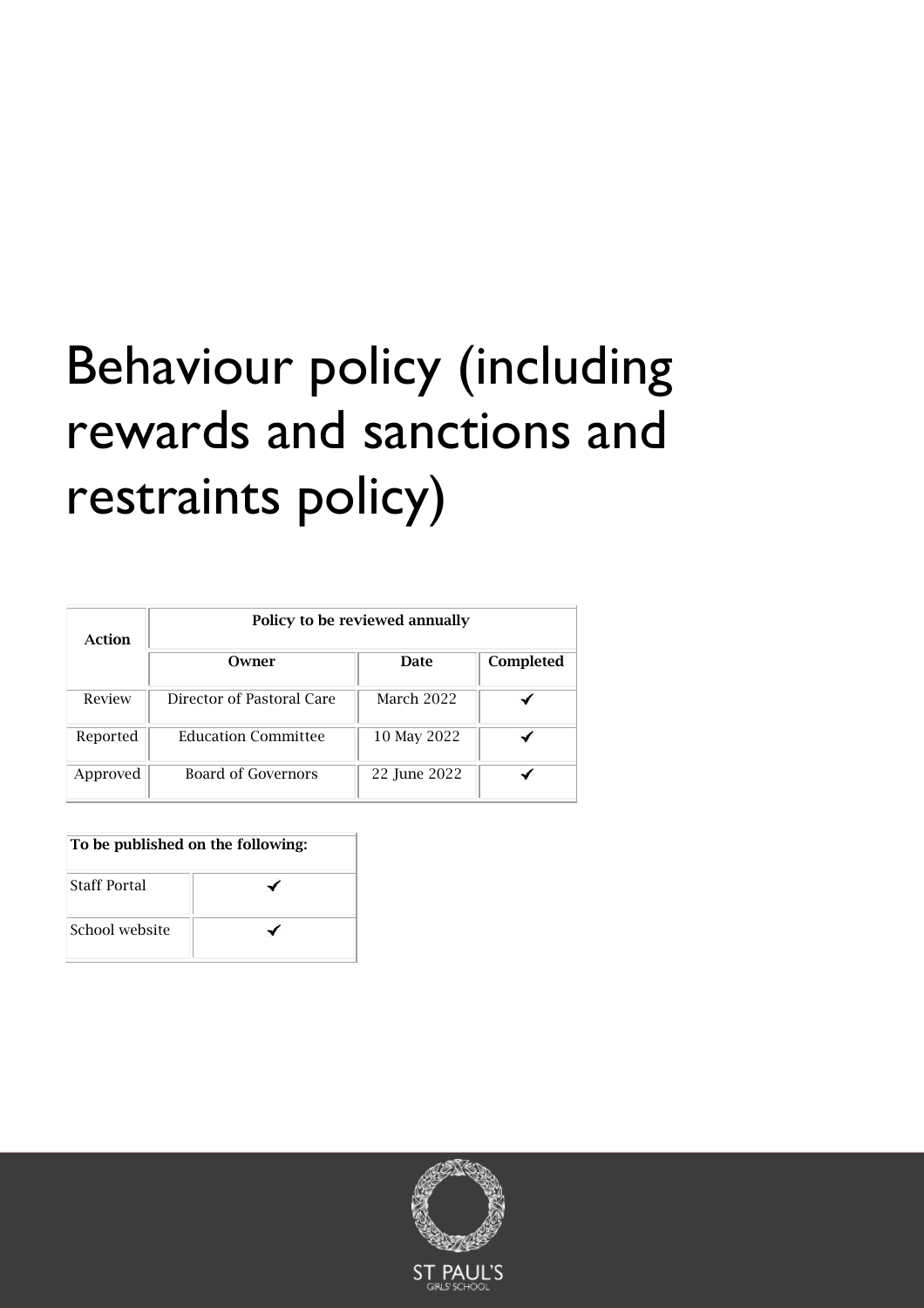# 1. Aims and objectives

At St Paul's we aim to encourage a positive ethos of enjoyment and pride in the school and a sense of responsibility for ourselves and others. Our rules, which are kept to a minimum, spring from the need to protect the safety, security and well-being of everyone in the school community. We have a proactive approach to fostering good behaviour. Students are encouraged to think for themselves and to express their views. We drew up the key principles for behaviour in the school community and the school rules in this policy in consultation with the School Council. This policy which has been authorised by the governors, is addressed to all governors, members of staff (including supply staff), volunteers, visitors, students, and parents and is published on the school website.

## 1.1 Code of Conduct for School Communities

We recognise that discrimination, inequality and exclusion are an issue at all levels in society. Our commitment to anti-racism for example, is part of our wider commitment to equality and inclusion as a whole.

All individuals have a responsibility within schools to safeguard and ensure opportunities for all. Our commitment is to create an inclusive culture whereby all have the ability to thrive.

The code of conduct serves all members of the school community, staff, students, parents and governors.

## 1.2 Key Principles

- 1. We are intentionally inclusive in our systems, processes, and behaviours
- 2. We are all responsible for our words and actions, irrespective of intention
- 3. We must show empathy, respect, and consideration for others at all times
- 4. We recognise we are all evolving as individuals and will learn from our mistakes

## 1.3 Our Commitment

- 1. We work hard to be an inclusive institution
- 2. We provide our community with opportunities to learn, engage and build empathy
- 3. We will not accept any form of discrimination and will demonstrate this in our behaviour
- 4. We will regularly review and reflect on our practice to create an inclusive culture
- 5. We will adopt an open and honest approach, valuing feedback and being transparent with our progress.
- 6. We will embrace uncomfortable conversations and enter them with kindness and an open mind

This policy must be read in conjunction with the Safeguarding (Child Protection) Policy, the Student Search and Confiscation Policy, the Substance Misuse Management and Education Policy, the Student Acceptable Use Policy (AUP) and Staff AUP and the Staff Code of Conduct.

The school's Behaviour Policy is the over-arching document, and its guidelines and procedures should be adhered to at all times.

## 2. Promoting good behaviour

2.1 We make it clear that the same considerate and inclusive behaviour is expected of all members of the school community, staff, and students alike. At all levels we seek to affirm what is good and model what we expect.

2.2 Knowing that praise and affirmation are powerful motivators, staff are encouraged to 'catch students doing things right.' Verbal and written "descriptive praise" are regularly given for good work and behaviour.

2.3 We publicly recognise outstanding contributions to the life of the school community by awarding prizes annually to several students from each year group.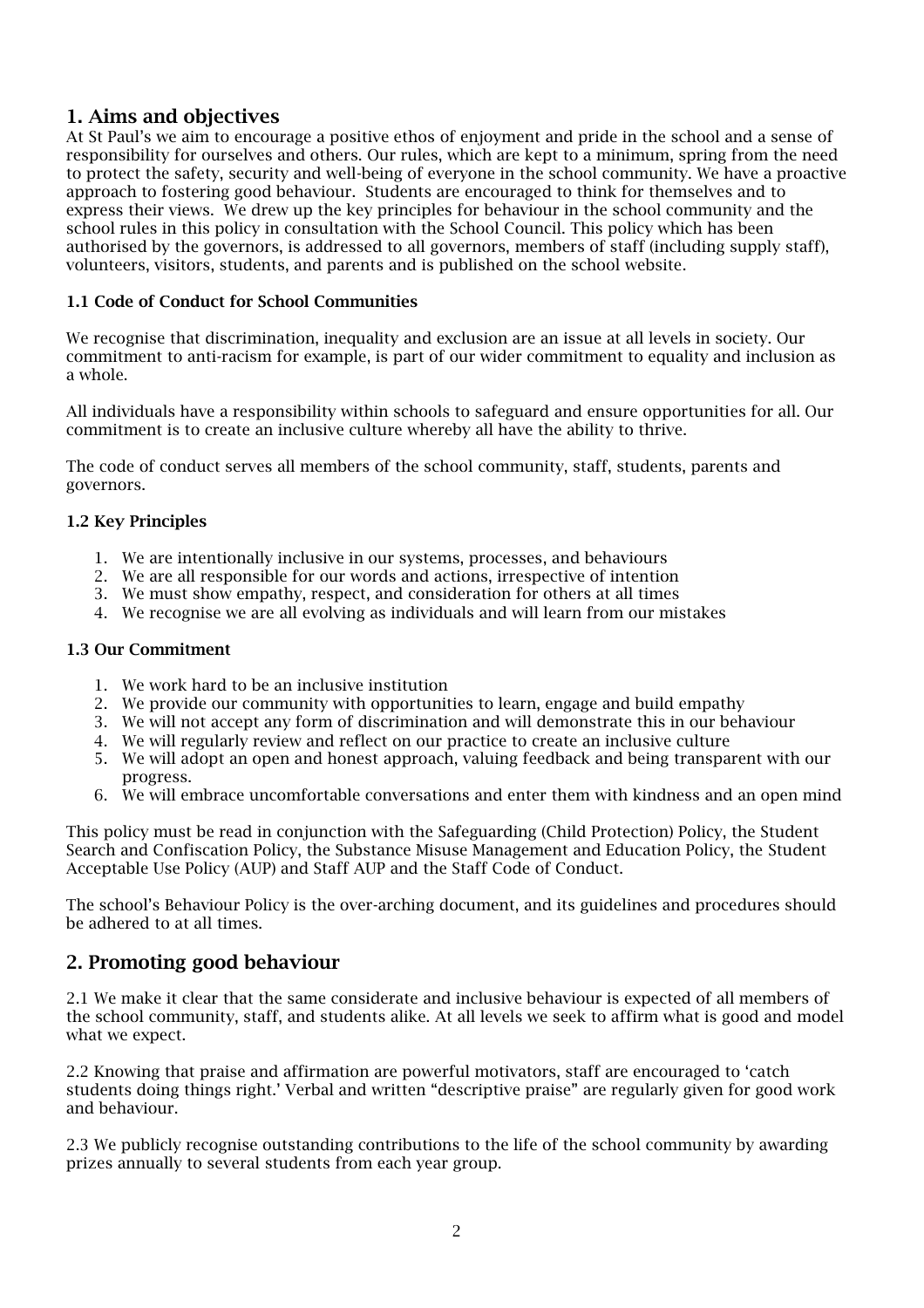2.4 All students are encouraged to participate in discussion of the school community through the School Council and year structures.

2.5 Older students model good behaviour and citizenship through a variety of roles - the Head of School Team, peer support students, sports leaders, charity committee and many more.

2.6 We encourage students to learn community responsibility in a variety of ways; as form monitors, as mentors to younger students, as year leaders, through charity work, in helping to run clubs and societies and so on.

2.7 Tutors monitor students closely but in an unobtrusive manner, so that in most cases, causes of poor behaviour can be addressed swiftly and sensitively.

2.8 We aim to share any concerns with parents at an early stage so that we can work together in the interests of the student and the community.

2.9 Tutors read through behaviour guidelines and the Code of Conduct for School Communities (see above) with their class at the start of the academic year. These are also posted on the portal.

2.10 The behaviour guidelines clarify our expectations about behaviour and discipline. They are designed to encourage a positive ethos of enjoyment and pride in the school and of responsibility towards ourselves and others.

## 3. Principles

3.1 As a school we believe it is important that we should:

- Be responsible for ourselves and for our words and actions
- Show respect and consideration for others, within the school community and beyond
- Respect and take care of the school environment and of our own property
- Wherever we are, remember our responsibility as ambassadors for St Paul's

# 4. School rules

4.1 We expect all students to behave in a way which reflects these general principles, whether at school, in the vicinity of the school during school hours and when representing St Paul's elsewhere. The same levels of courtesy should inform interactions with teachers, other students, members of the school's business staff or members of the public.

## 5. General expectations

## Registration and attendance

5.1 The school day runs from 8.30am until 4.00pm. Students must register at 8.30am and again at 1.20pm at the beginning of period 5. Senior students who are free during period 5 register with the senior school administrator by 1.30pm. A few students may occasionally have permission to attend music practice from 8.30am to 9.00am in which case they must register in the music department. All students are expected to attend assembly, waiting in silence once inside the hall.

#### School access and safety

5.2 The times students are allowed in school and the areas they ca access are set out below.

- Students should not be in school before 7.30 am or after 6 pm unless they are taking part in an activity arranged by a member of staff.
- Students attending a school event after 6pm should wait in the dining room unless otherwise directed by a member of staff. Senior students may go to the Garden Building.
- Students should not be in school at weekends or during the school holidays, unless involved in a specific staff led activity.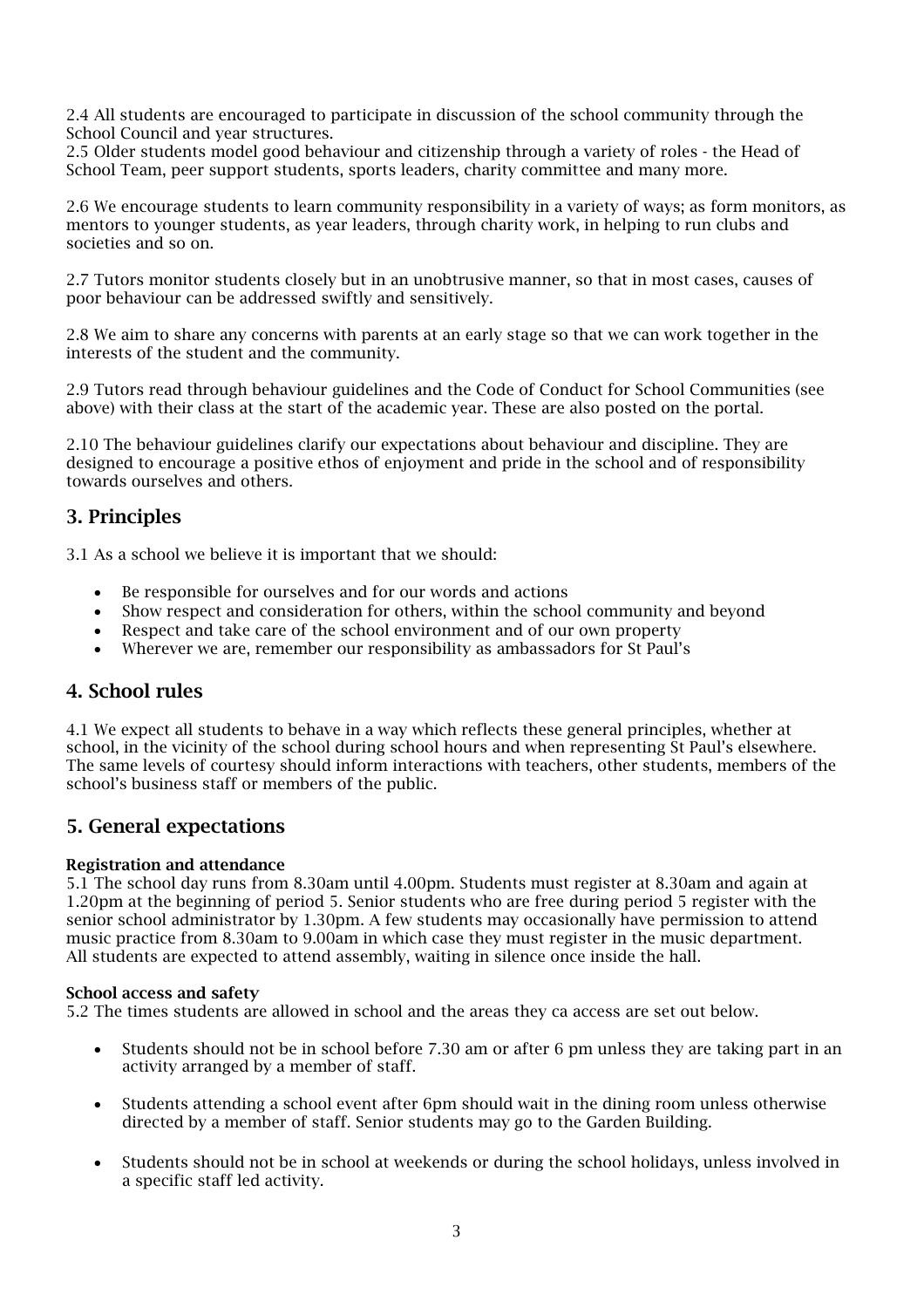- Some areas are always out of bounds to students if they are not with a member of staff. These include the science laboratories, the design workshops, the swimming pool, the maintenance department, and the kitchen areas.
- Students in the VIth and Senior School may use the multi-gym once they have completed an induction session with a member of PE staff and the induction form has been signed to confirm this. Use is restricted to certain agreed times and under no circumstances should students use the gym alone.
- CCTV cameras are in use in the school both to protect students with regard to their personal safety and to monitor and uphold discipline.

5.3 Students in the Lower School should always walk to or from the sports field in pairs or groups if they are not accompanied by a teacher.

5.4 The school's supervision arrangements are outlined in more detail in the *Supervision Policy* and *Being a member of the St Paul's community (Appendix A).* 

#### Lessons and homework

5.5 We expect punctuality to all lessons and each teacher determines the particular routines and courtesies required of their class, such as when the class may enter, whether the students need to stand when the teacher arrives, if students have to sit according to the teacher's seating plan and so on.

5.6 Students should always give in homework on time. If it is not possible to do this, the teacher should receive a suitable explanation, ideally in advance.

#### Premises and property

5.7 The school is located in historic buildings. All members of the St Paul's community are encouraged to share in a sense of common ownership of the heritage of the school, including its premises. Students should treat all parts of the school with respect and keep it tidy.

5.8 Students are usually expected to eat only in the dining room. On those exceptional occasions when they need to take food elsewhere, they must have a member of staff's permission to do so and should be supervised. Any rubbish must be cleared away. It is never acceptable for students to be eating while walking around the school. Carrying hot drinks without lids while moving around the school site is also not permitted and students should expect to have them confiscated. We do not permit chewing gum in school.

5.9 All members of the school community should keep their bags with them at all times or securely store them in a locked locker. Students are issued with padlocks when they join the school. Items which are handed in to Lost Property and which are clearly labelled with a student's name are returned to their owners via tutors. Unnamed items of lost property are put on display by members of the Parents' Guild. At the end of each term, unclaimed items are donated to charity or sold in school, with the money raised going to the school's charities. The school cannot accept responsibility for students' possessions that are brought into school. The school's insurance provision does not cover students' personal possessions.

5.10 Students generally need little money during the school day and should only bring into school enough money necessary for any incidental expenses. We recommend that no more than £20 be brought into school on any one day. If a larger sum is required, it should be handed into Front Office to be locked away safely during the school day.

5.11 We strongly recommend that all students riding bicycles and scooters should take the cycling proficiency test and should wear fluorescent marking and a helmet. Bicycles and scooters must be kept in good repair and should be padlocked to the school bike racks while on the school premises.

#### Use of mobile phones, iPads and other electronic devices

5.12 All students are required to read and digitally sign the Student Acceptable Use policy which sets out the school's expectations and promotes responsible use of IT and digital communication.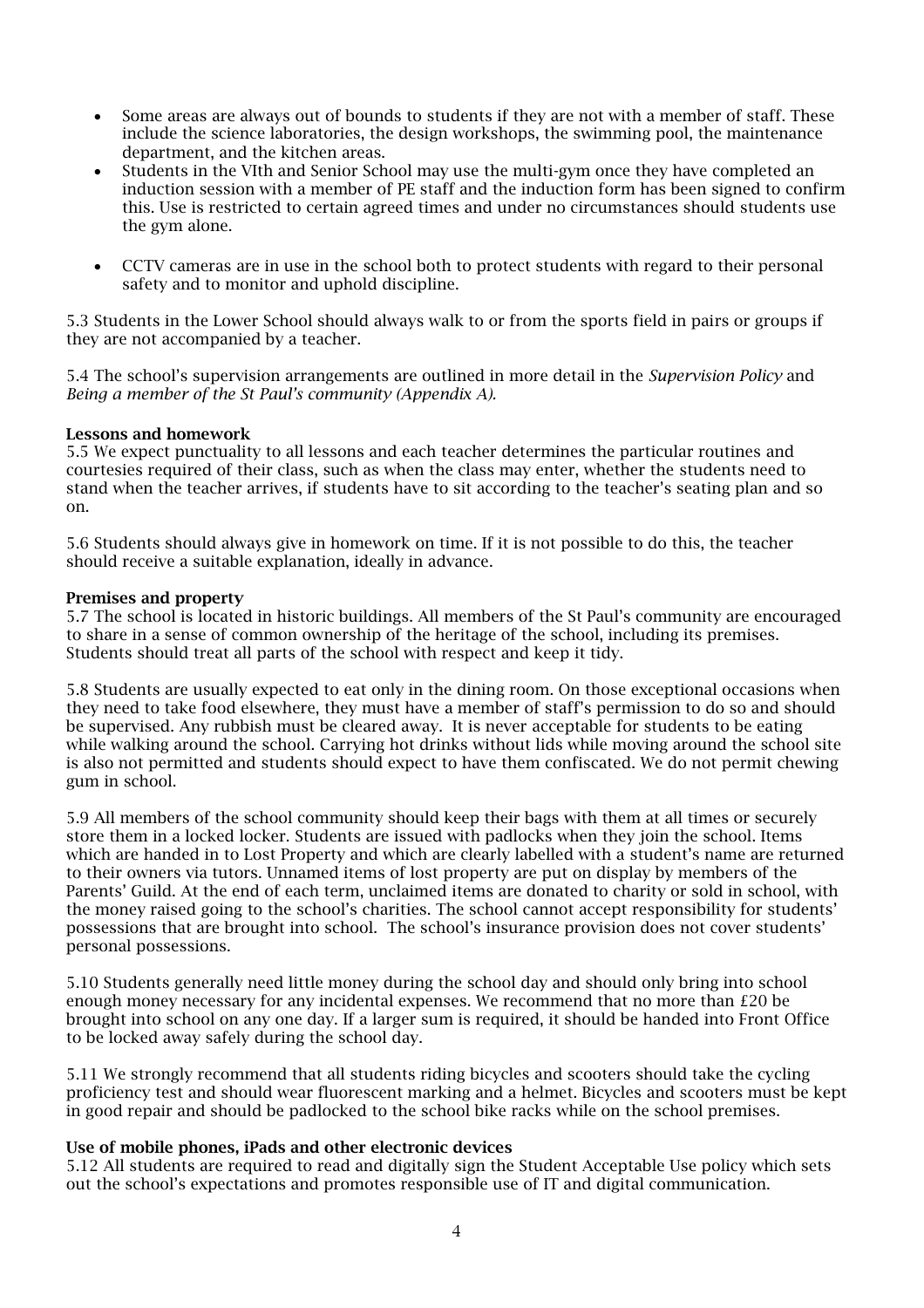## Medication

5.13 Students should hand in all medication to the school Nurse. They will store and administer medication as advised. No student should have medication with them in school apart from emergency prescribed medication such as their own auto-injectors, asthma inhalers, diabetic insulin, epilepsy medication.

#### School dress code

5.14 There is no uniform and students may dress mainly as they choose provided that their general appearance and attire are decent, appropriate for a day at work in school and do not pose any risk to their health or safety, or that of others. They are allowed to have pierced ears provided earrings are removed for PE and sports activities. In art and design and science lessons, teachers may insist that protective clothing is worn, and long hair tied back if this is needed for certain lesson activities. On certain occasions, we ask students to dress formally, and we advise them about what is and is not acceptable. Heads of Year may issue more specific stipulations about dress from time to time and will be the arbiter of what is appropriate should this be an issue.

#### Prohibited items

5.15 A list of prohibited items and details of the circumstances in which staff may conduct searches and the means by which they should be done, in line with the Guidance for Schools on *Screening, Searching and Confiscation: Advice for Head Teachers, Staff and Governing Bodies, is set out in the* Student Search and Confiscation policy.

## 6. Rewards

## Aims and objectives

6.1 The aim of rewards is:

- To acknowledge formally outstanding contributions to the life of the school
- To acknowledge formally outstanding work that goes significantly beyond what might be expected of a Paulina
- To allow outstanding work and contributions to be recognised by tutors, Heads of Year and members of the Senior Management Team
- To allow effective tracking of a student's academic achievements and co-curricular contributions
- To promote a greater sense of self-esteem and pride in one's own achievements.

## Commendations

6.2 All staff can recommend students for a commendation in recognition of behaviour that contributes to the well-being of the school community, as well as for notable effort or achievement in academic work.

#### Prizes

6.3 School prizes that reflect the academic and co-curricular strength and diversity of the school are awarded to students in all year groups at the end of the summer term. These prizes are awarded during a presentation assembly, the UIV celebration event or Valediction.

#### Congratulations

6.4 Whenever appropriate, students are routinely congratulated for any outstanding academic or cocurricular achievement in whole school and year assemblies.

6.5 Guidance for staff on awarding commendations is published in Appendix B.

## 7. Sanctions (Lower and Middle School) (see Appendix D, Guidance for staff on behaviour and sanctions)

7.1 Students are encouraged to take charge of their own behaviour. If occasionally our expectations are not met, a detention may be given.

7.2 If students fail to hand in a piece of work on time, or if a piece of work that has been submitted is unsatisfactory, teachers will inform the student's tutor and Head of Year via e-mail. detailing the late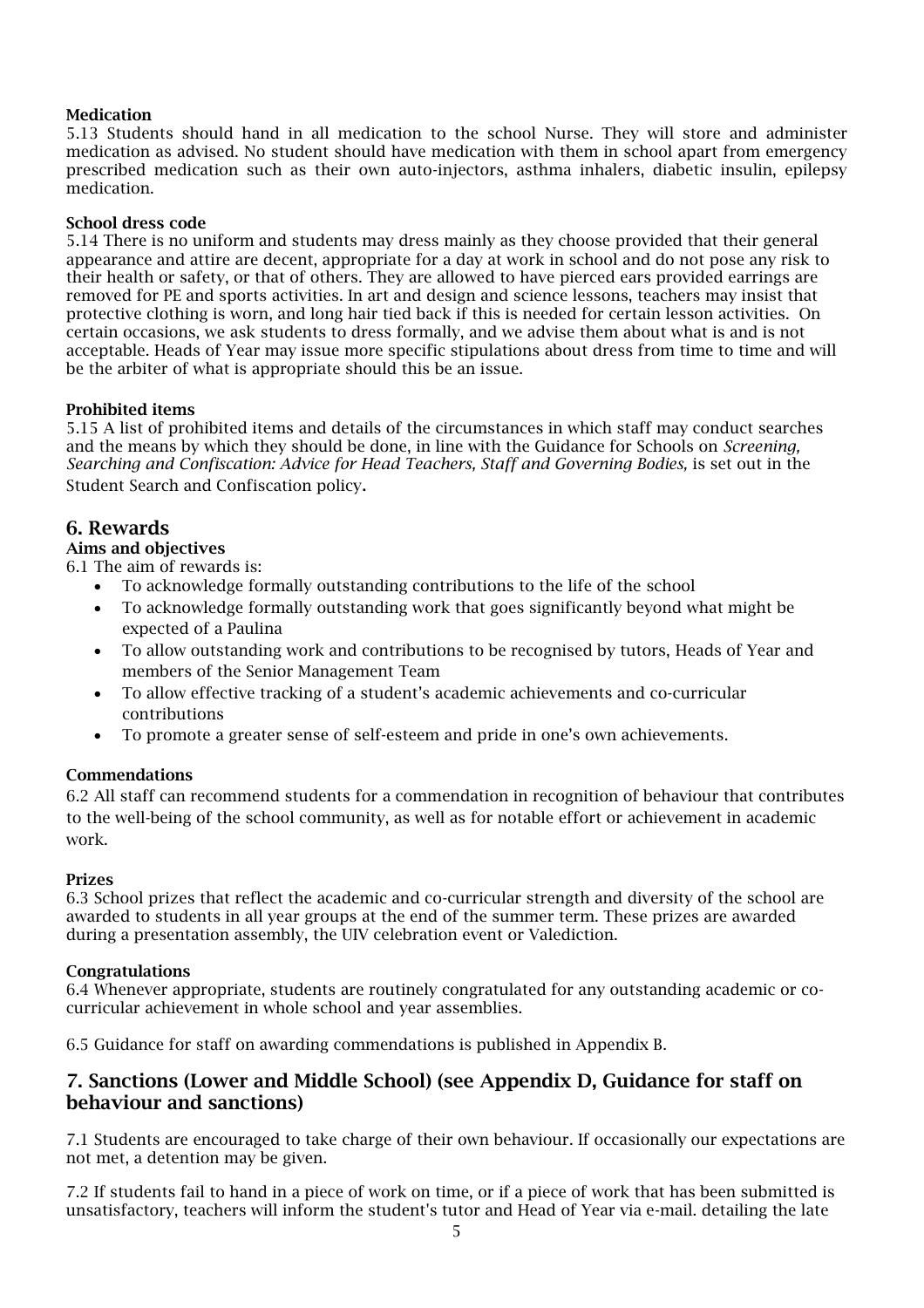or unsatisfactory work. If students receive three such sanctions within half a term, they will be given a detention.

## Detentions

7.3 *This procedure applies to students in MIV-VI (years 7 – 11)*

#### Aims and objectives

7.4 the aim of sanctions is:

- to help students to have a clear understanding of boundaries for their behaviour
- to help students to learn that their actions have consequences
- to help staff feel confident about administering sanctions and in doing so help to improve behaviour around the school.

#### When, where and what

7.5 Tasks that a student might be expected to undertake in a detention vary and will be agreed in advance by the student and their Head of Year. Tasks may include:

- Additional work set by a teacher, which should support a student in their learning
- By agreement, a student may be allowed to complete homework under supervised conditions

7.6 School detentions take place every Friday at 4.15 and last for one hour. Detentions are supervised by the Head of Year on late duty and take place in room 107, unless a student has been assigned a community related task.

7.7 Guidance for staff on issuing detentions is published in Appendix C.

## 8. Sanctions (Senior School)

8.1 Sanctions for senior students are kept to a minimum and are based on a mature, mutual recognition of clear principles and expectations of behaviour for students at the top of the school. Discussion following any misconduct will take place swiftly to encourage the student to take full responsibility for her action and its consequences. Such discussions may include the tutor, the Head of Year, the Director of Senior School and if appropriate, the student's parents. Any sanction would be given after full consultation with the student. The aim is for dialogue to effect a straightforward, sensible adult response and amendment of behaviour in the student.

8.2 As accords with a senior student's stage of education and maturity, imposition of a school detention is rare. Subject staff, tutors or the Senior School Heads of Year may, however, make the following arrangements with students to address concerns:

- A requirement to attend early registration with the Head of Year for a period of time (usually three days) following repeated or severe lateness
- A requirement to complete work following a repeated or serious failure to meet a deadline

8.3 Other sanctions that may be used:

• Temporary (or rarely, permanent) withdrawal of a senior student's privilege, or responsibility

## 9. Behaviour which is strictly forbidden

9.1 St Paul's has a minimum of rules, please see Appendix A

9.2 Any case where a student is suspected of these offences will be referred immediately to the Deputy Head, Director of Pastoral Care or the High Mistress.

## 10. Sanctions for serious misbehaviour

10.1 The governors have agreed the following system of sanctions to be applied at the discretion of the High Mistress. In accordance with the Independent School Standards Regulations (2014), the school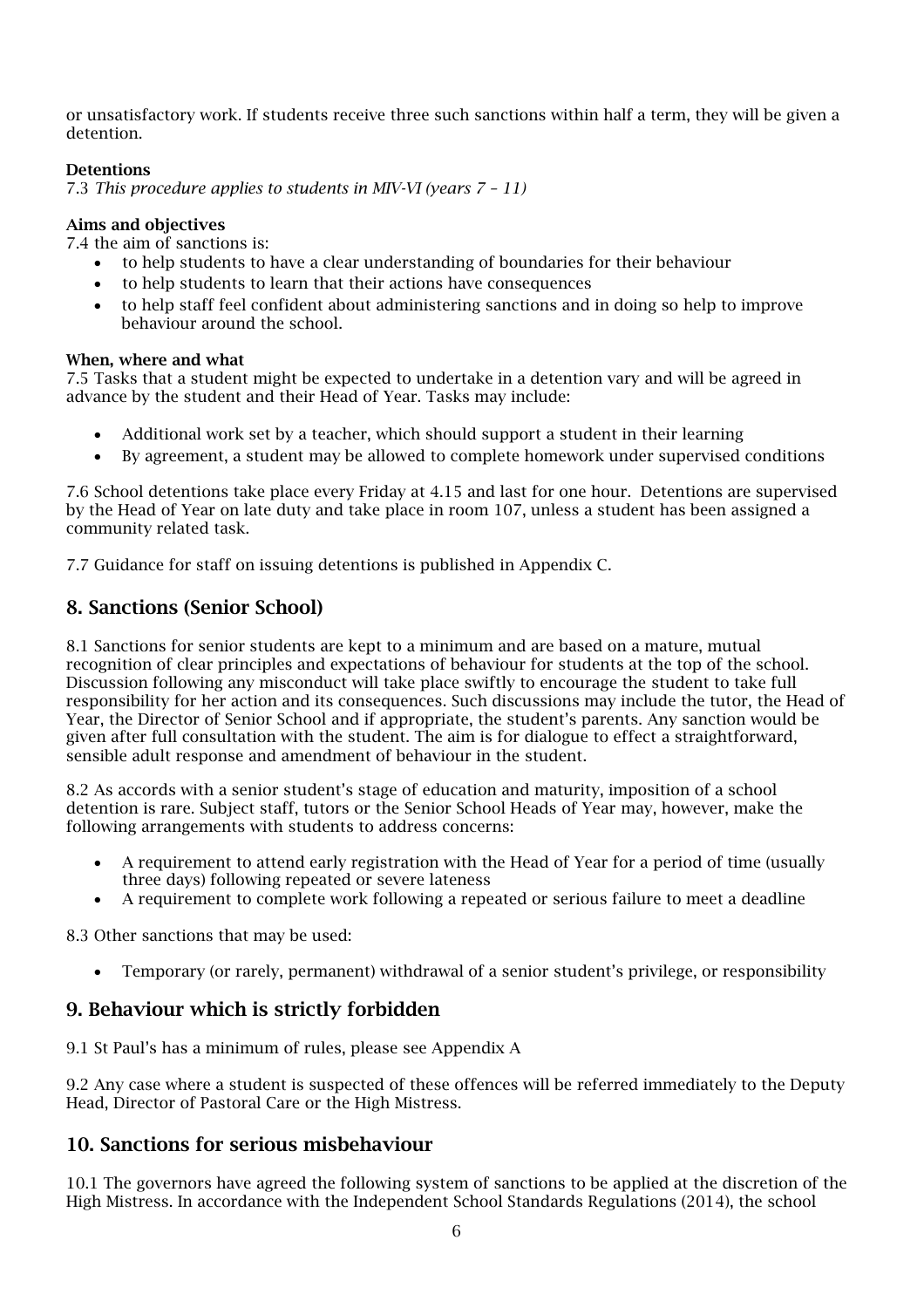keeps a record of sanctions imposed upon students for serious misbehaviour. The school's *Expulsion, Removal and Review policy* which explains the circumstances under which a student may be expelled or required to leave permanently can be found on the school's website.

#### Suspension

10.2 We rarely suspend a student and avoid it where possible because of the disruption to her education. However, where a student's conduct has not improved despite the use of other supportive and/or disciplinary measures, the Deputy Head, Director of Pastoral Care or the High Mistress may take the decision to suspend her from school for a short period. A suspension may vary in length depending on the nature of the case but would not normally be longer than five days and may well be as short as one half or one full day.

10.3 Should we need to suspend a student from school, initially we would ask a student's parents to come into school to discuss the issue and inform them of the school's decision. The school would then follow this up in writing giving the dates of the suspension, during which time she would not be allowed on the school site. Where possible, we will put in place arrangements to ensure that the student's education is not disrupted. The Head of Year will coordinate arrangements with parents.

#### Requirement to leave

10.4 The High Mistress may require parents to permanently remove their child from St Paul's where there is a very serious breach of school discipline as set out in the Expulsion, Removal and Review policy.

10.5 Where a student is required to leave, we will consider ways in which we might assist the student in making a fresh start at another school (subject to payment of all outstanding fees). This form of departure from the school does not constitute an expulsion.

#### Expulsion

10.6 A student may be liable to expulsion from St Paul's for a grave breach of school discipline, for example a serious criminal offence or some wilful act calculated to cause serious damage to the school, its community or any of its members.

#### Behaviour related to a disability

10.7 The school will make reasonable adjustments for managing behaviour related to a student's disability. Where expulsion needs to be considered, the school will, in consultation with the disabled student, make adjustments to allow her to present her case fully.

#### Appeals

10.8 In accordance with the school's *Expulsion, removal and review policy,* parents are entitled to ask the Governors to review a decision by the High Mistress to suspend, expel, or to require the student to leave for disciplinary reasons.

## Guidance on the use of force by staff to control or restrain students

10.9 The law allows teachers to use reasonable force to prevent students from committing an offence or causing personal injury to others or themselves or causing damage to the property of any person.

10.10 School staff will only use restraint as a last resort to enable a student to calm down and regain self-control so that other methods of management can be used.

10.11 Where, exceptionally, it is necessary to restrain a student, the minimum amount of force should be used, and staff will always try to act in such a way as to avoid causing harm or injury to the student.

#### NB Corporal punishment: Under section 131 of the School Standards and Framework Act (1998), corporal punishment is prohibited for all students in independent and maintained schools.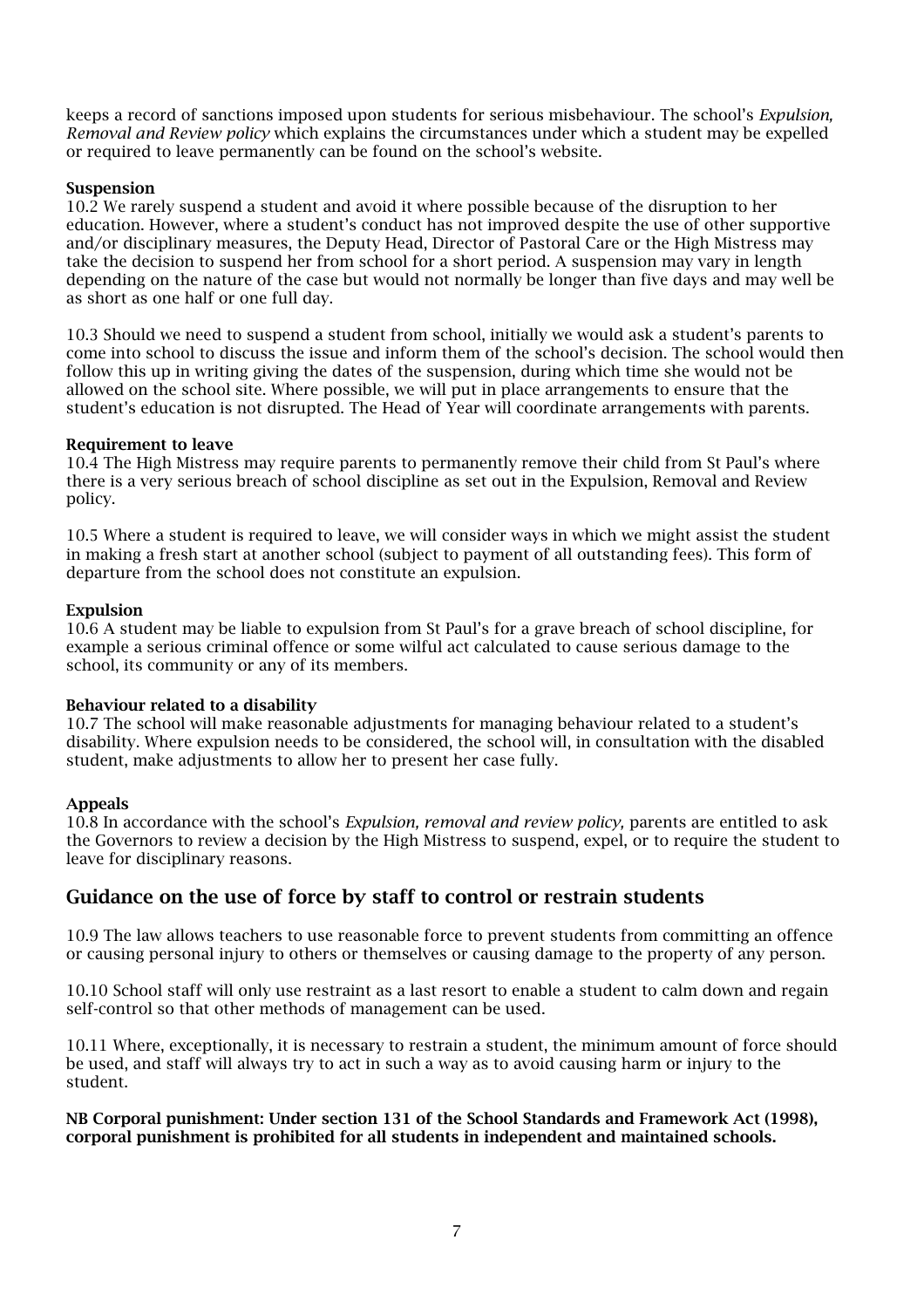## Availability of this policy

A copy of this policy may be downloaded from our website [http://www.spgs.org/school-policies](http://www.spgs.org/what-we-offer/policies) or is available on request from the school office, St Paul's Girls' School, Brook Green, London, W6 7BS (tel: 020 7603 2288). This policy can be made available in large print or other accessible format if required.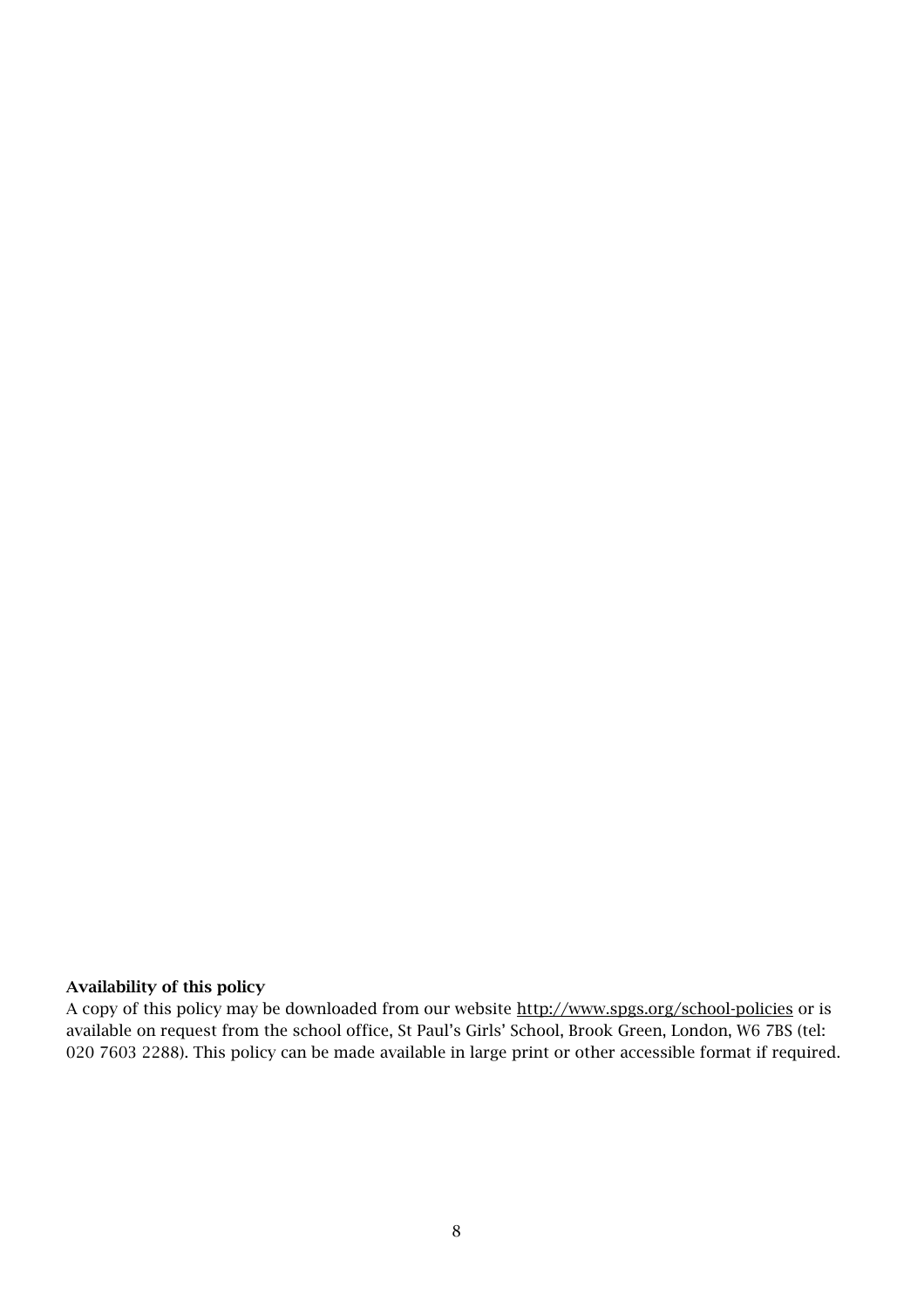# Being a member of the St Paul's community

The following guidelines have been drawn up to clarify our expectations about behaviour and discipline. They are designed to encourage a positive ethos of enjoyment and pride in the school and responsibility towards ourselves and others. Rules are kept to a minimum and spring from the need to protect the safety, security, and well-being of everyone in the St Paul's community.

## **Principles**

As a school we believe it is important that we should:

- Be responsible for ourselves and for our words and actions
- Show respect and consideration for others, within the school community and beyond
- Respect and take care of the school environment and of our own property
- Wherever we are, remember our responsibility as ambassadors for St Paul's

## School rules

We expect all students to behave in a way which reflects these general principles, whether at school, in the vicinity of the school during school hours, or when representing St Paul's elsewhere. The same levels of courtesy should inform our dealings with teachers, other students, and members of the school's business staff or members of the public.

It follows therefore that the following are strictly forbidden:

- Bullying of any kind including cyberbullying (see also our Anti-bullying Policy)
- Food shaming, i.e., causing another student distress by mocking the amount of food they are eating, or not eating.
- Breach of Student Acceptable Use Policy
- Plagiarism
- **Stealing**
- The use, possession or supply of substances that could be abused, such as illegal drugs, solvents or so-called "legal highs"
- The use or supply of tobacco, cigarette papers, e-cigarettes or vaping kits on school premises or while representing the school
- The use, possession or supply of alcohol on school premises or while representing the school other than in specifically approved circumstances (e.g., the leavers' dinner)
- Leaving the school premises without permission during the working day (MIV-VI)
- **Truancy**
- Vandalism (including computer hacking)
	- The possession or use of prohibited or banned items, which include:
		- o Knives or weapons
		- o Blades, razors, lighters, matches
		- o Alcohol
		- $\circ$  Tobacco, cigarette papers, e-cigarettes or vaping kits for under-age students
		- o Substances that could be abused, such as illegal drugs, solvents or so-called "legal highs" Fireworks and / or smoke bombs
		- o Pornographic images
		- $\circ$  Inflammatory material of a religious, political, racist, homophobic or sexist nature
		- o Stolen items
		- o Any article that a member of staff reasonably suspects has been, or is likely to be, used to commit an offence or to disrupt effective learning and good order in the school or its environs or to cause personal injury or damage to property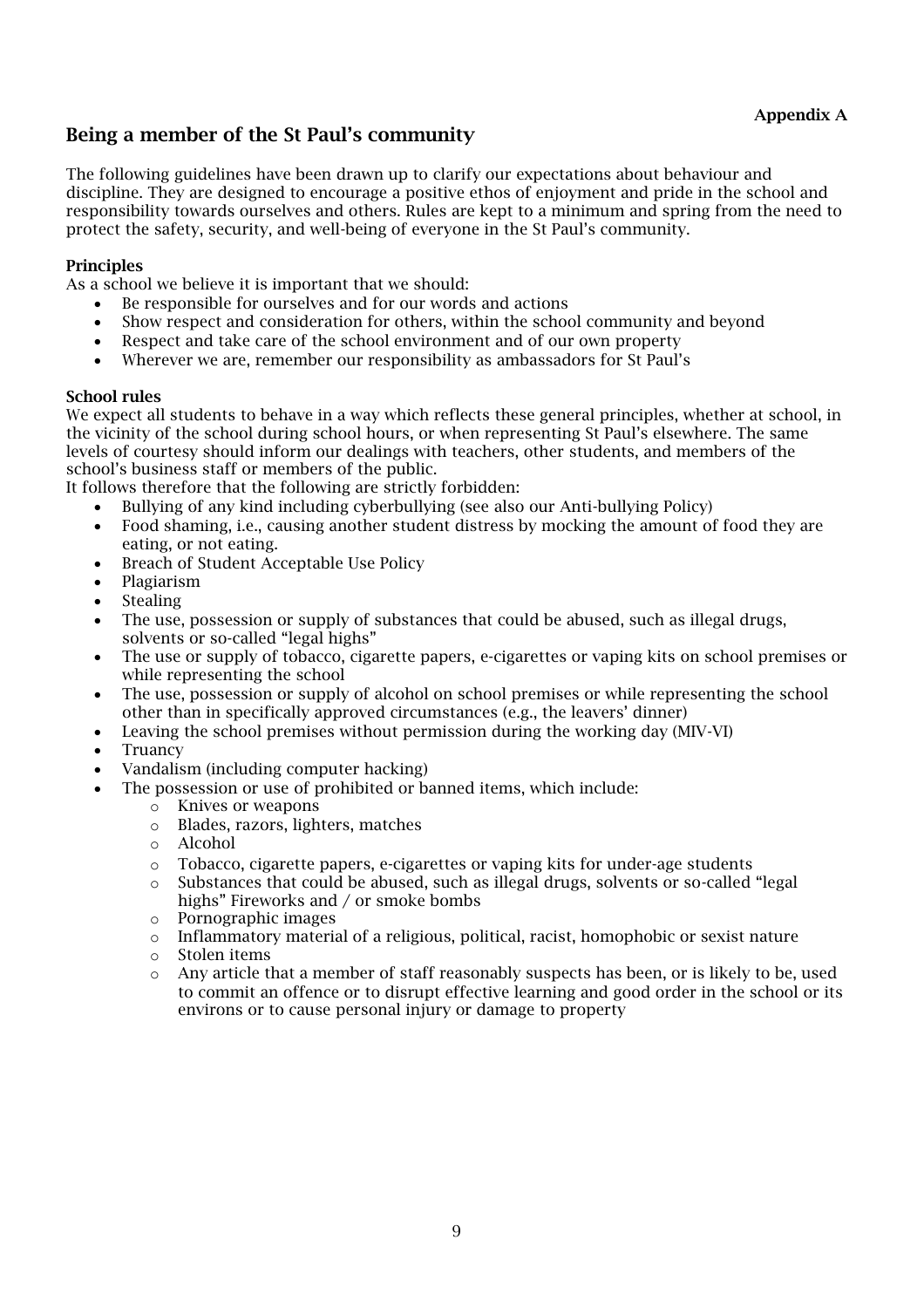## Procedure for awarding a commendation

To be awarded a commendation a student's name must be added to the commendation list in the staff room with the reason for the commendation beside it. The administrator to the director of studies will notify students via their tutors of the award of a commendation. Heads of Year and members of the Senior Management Team are also informed. Students are invited to meet with their Head of Year to be congratulated on their achievement and receive a signed commendation slip, detailing what it is they have done.

#### Possible reasons for a commendation to be given:

- A piece of work that reflects the significant progress a student has made in a particular area
- A single outstanding piece of work or contribution in class that goes significantly beyond what one might expect of a Paulina
- Consistently excellent work over a period of time
- An outstanding sporting, musical or drama performance
- Where a student has acted as an outstanding ambassador for the school
- Where she has gone out of her way to help another member of the school community or a member of the wider community
- Where a student has given freely of her time
- Any other outstanding or generous act that a member of staff deems noteworthy.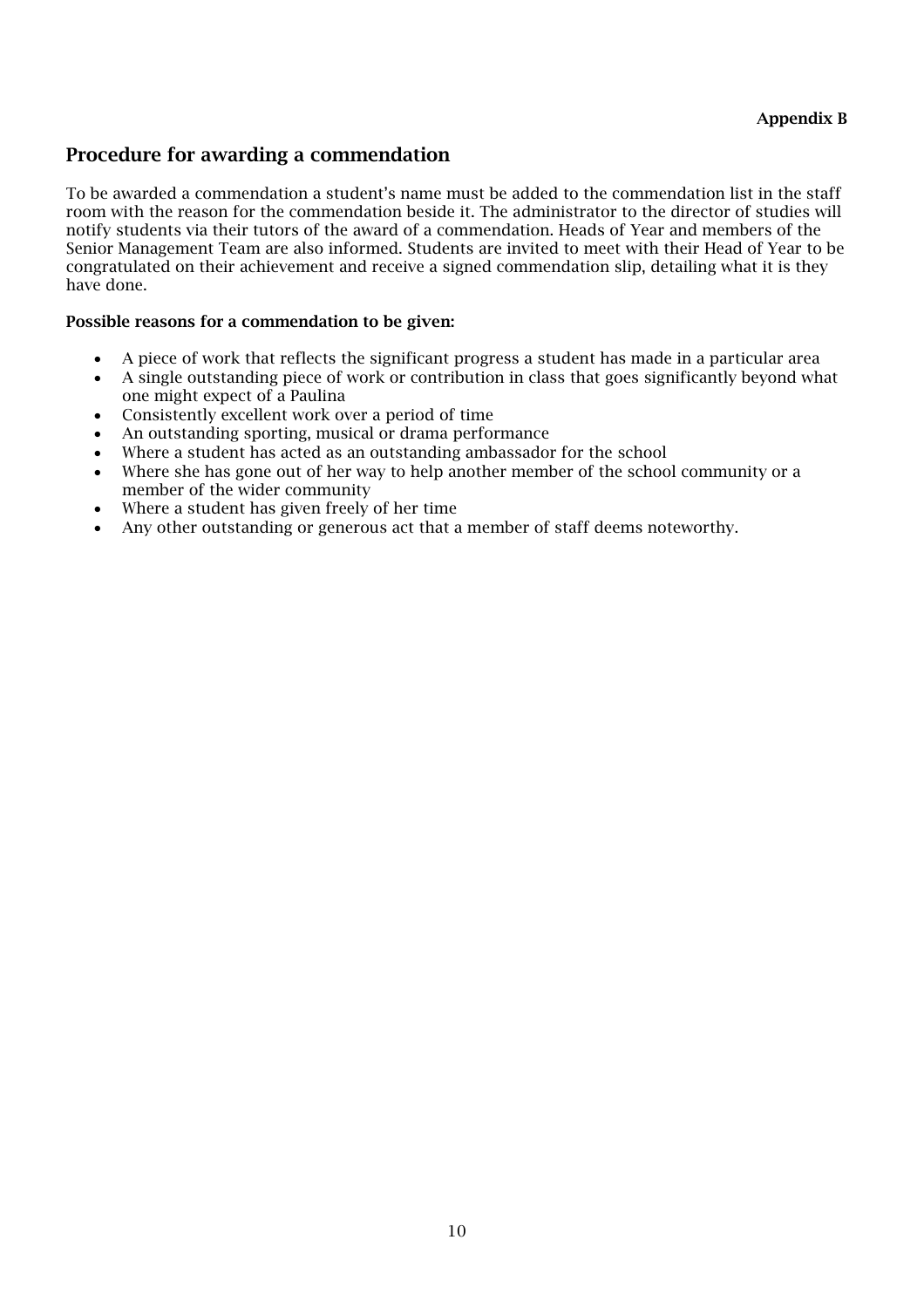# Procedure for putting a student in detention

Before placing a student in detention, a member of staff must always discuss a student's misconduct with her and consider any mitigating circumstances. It may be necessary for a member of staff to consult more widely with a student's tutor and/or Head of Year for a better understanding of current circumstances.

It is the member of staff's duty to inform a student that she will be placed in detention on a given day, *before* adding her name to the detention list in the staff room.

Students will be given 48 hours' notice of a detention and the Head of Year will contact parents in order to notify them of the detention.

## Reasons for a detention to be given may include:

- Unofficial absence from a lesson or an organised school event
- Three sanctions within a half term, as identified by a student's tutor
- Missing registration three times within a half term without good reason, as identified by a student's tutor or front office administrator
- Failure to sign out when leaving the school premises between 8.30 a.m. and 4 p.m.
- Inappropriate behaviour in assembly
- Inappropriate use of mobile phones e.g., during lessons without permission
- Failing to wear correct PE kit
- Any unacceptable or anti-social behaviour.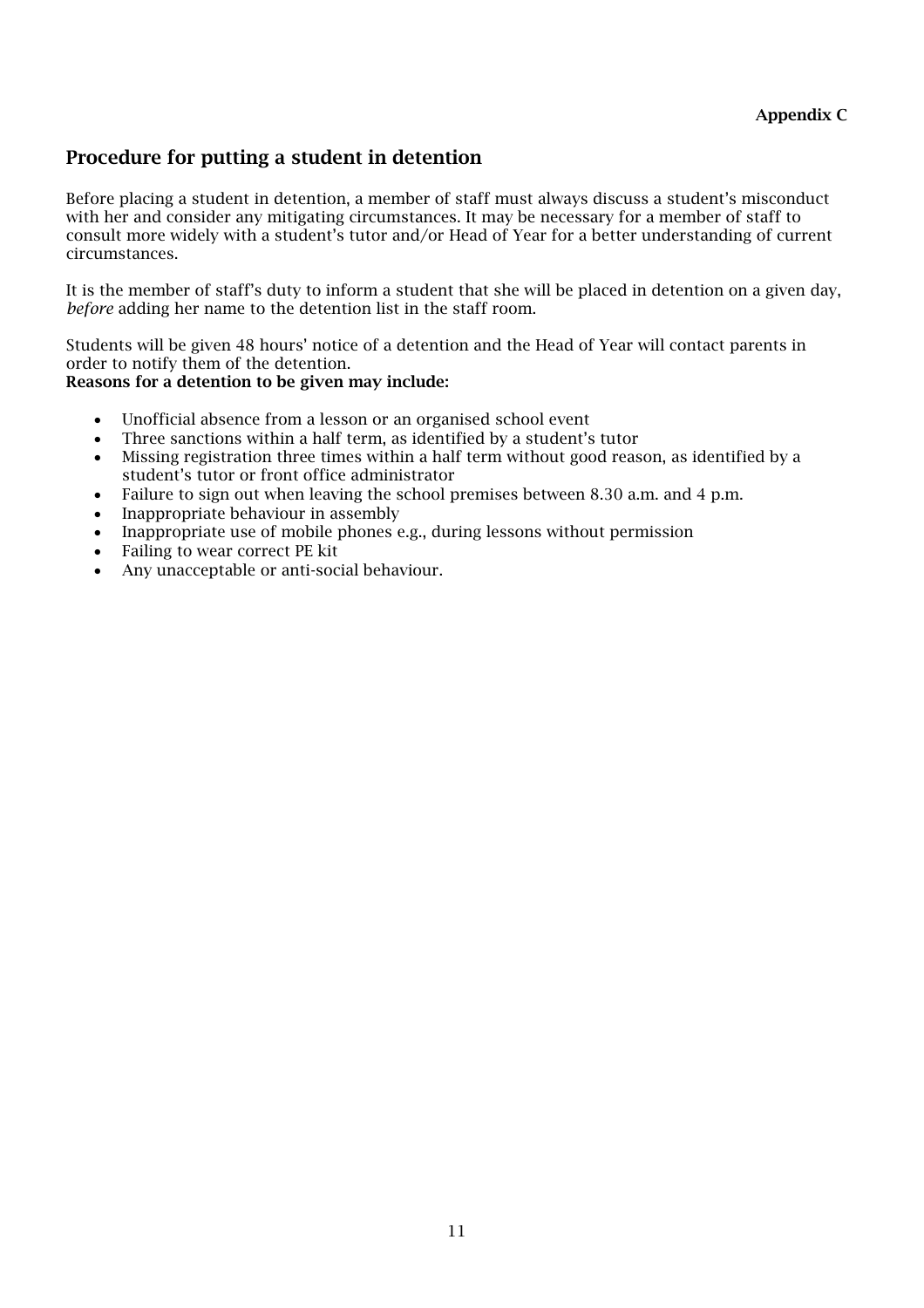# Guidelines for staff on behaviour and sanctions

## The following behaviour is strictly forbidden:

- Leaving the school premises without permission during the working day (MIV-VI)
- **Truancy**
- The use or supply of tobacco, cigarette papers, e-cigarettes, or vaping kits on school premises or while representing the school
- The use, possession, or supply of alcohol on school premises or while representing the school other than in specifically approved circumstances (e.g., the leavers' dinner)
- The use, possession or supply of substances that could be abused, such as illegal drugs, solvents or so-called "legal highs", other than those prescribed by a medical practitioner
- **Stealing**
- Bullying of any kind including cyberbullying (see also our Anti-bullying policy)
- Breach of Data protection Confidentiality and Responsibility Agreement
- Plagiarism
- Vandalism (including computer hacking)
- The possession or use of prohibited or banned items, which include:
	- o Knives or weapons
	- o Alcohol
	- $\circ$  Tobacco, cigarette papers, e-cigarettes, or vaping kits for under-age students
	- o Substances that could be abused, such as illegal drugs, solvents or so-called "legal highs"
	- o Fireworks and/or smoke bombs
	- o Pornographic images
	- $\circ$  Inflammatory material of a religious, political, racist, homophobic, or sexist nature
	- o Stolen items
	- Any article that a member of staff reasonably suspects has been, or is likely to be, used to commit an offence or to disrupt effective learning and good order in the school or its environs or to cause personal injury or damage to property

Any case where a student is suspected of these offences will be referred immediately to the Deputy Head, Director of Pastoral Care or the High Mistress.

| <b>Offence</b>           | <b>Sanction</b>                                                                                                                                                                 | Comment                                                                                                                                                                                                     |
|--------------------------|---------------------------------------------------------------------------------------------------------------------------------------------------------------------------------|-------------------------------------------------------------------------------------------------------------------------------------------------------------------------------------------------------------|
| Lateness to registration | Attendance at a Friday<br>afternoon detention<br>following three lates in<br>any half term. (MIV-VI).<br>Sanction as agreed with<br>the director of Senior<br>School (VII-VIII) | Notified to parents                                                                                                                                                                                         |
| Lateness to lessons      | Supervised study at<br>lunchtime or a Friday<br>afternoon detention if<br>offence persists                                                                                      | Lateness to lessons and sanctions to be<br>applied are initially a matter for subject<br>teacher/Head of Year (Head of Year) but<br>should be discussed with tutor who must in<br>any case be kept informed |
|                          |                                                                                                                                                                                 | Where problem persists and/or occurs<br>across several subjects, pastoral staff to<br>liaise with subject staff and parents to<br>address problem                                                           |
|                          |                                                                                                                                                                                 | Sanctions that involve student staying after<br>school must in any case be notified to<br>parents                                                                                                           |

#### Other offences against our expected code of behaviour in school and suggested sanctions